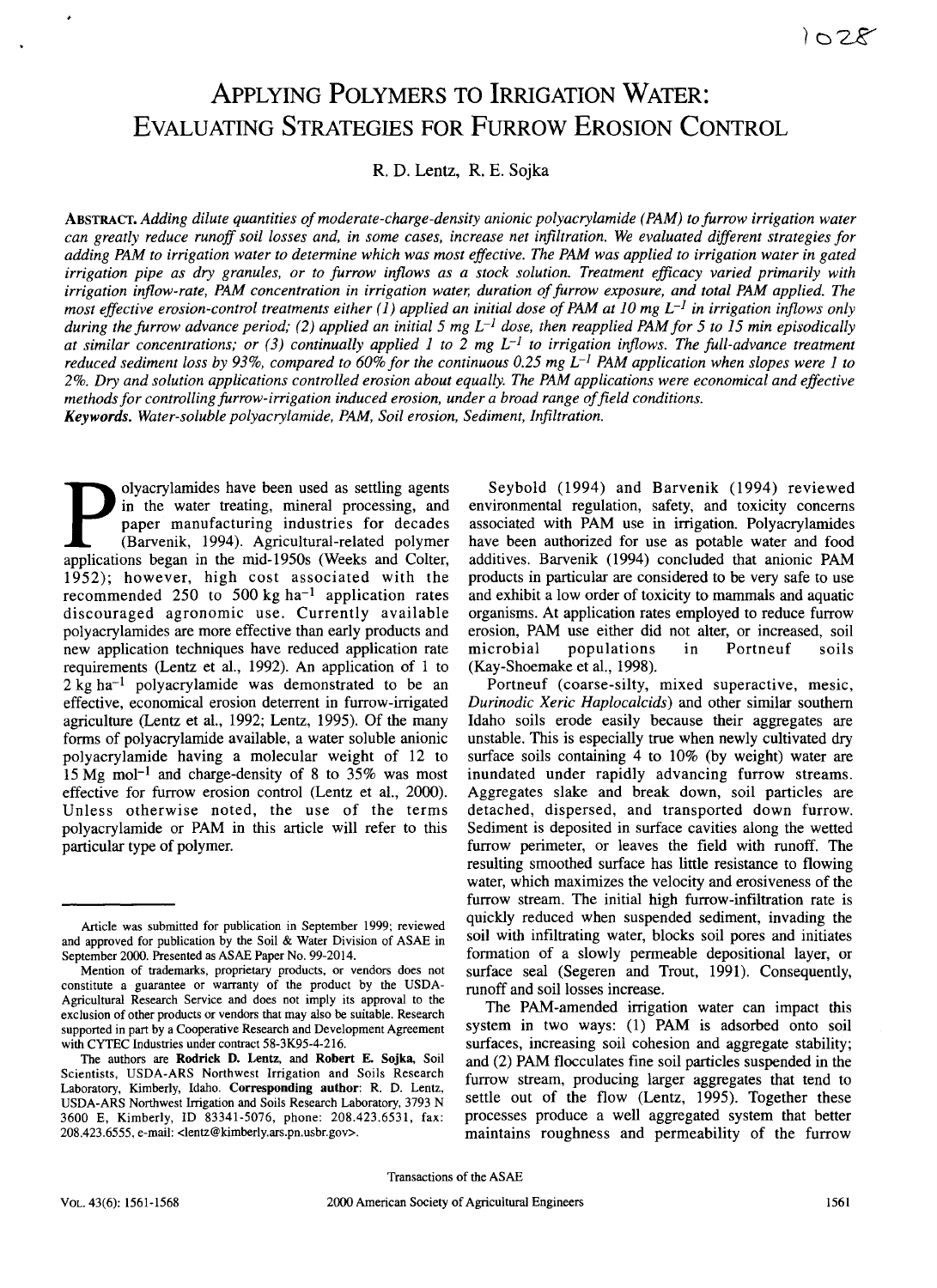surface, compared with untreated furrows (Trout et al., 1995; Sojka et al., 1998a). Hence, PAM-treated furrows may have greater infiltration, less runoff, lower stream flow, lower soil detachment rates, and reduced sediment transport capacity compared to untreated furrows.

Literature pertaining to PAM field-application methods and soil-PAM interactions were reviewed by Lentz and Sojka (1994), and Lentz (1995). In irrigation furrows, PAM dissolved in the inflow water treats only wetted perimeter soils (Lentz et al., 1992). The applied polyacrylamide is immediately adsorbed to soil particle and aggregate surfaces, and becomes irreversibly bound to the soil (Letey, 1994). Evidence suggests that the high-molecular-weight PAM dissolved in infiltrating water is entirely adsorbed to soil in the upper 1 to 5 cm of the soil profile (Mitchell, 1986; Malik and Letey, 1991).

Lentz and Sojka (1994) demonstrated that applying 10 mg PAM  $L^{-1}$  water (i.e., 10 ppm) during the first 2 h (during advance) of the irrigation reduced sediment loss from treated furrows by 94% compared to untreated furrows. This 10 ppm PAM dosage level is optimal for furrow-advance applications (Lentz et al., 1992). This PAM application method, adopted as the NRCS Practice Standard, also reduced runoff losses of N, P, and chemicaloxygen-demand by 80 to 90%, and pesticide losses by 50 to 70%, compared to untreated furrows (Bahr and Stieber, 1996; Lentz et al., 1998). General technical and practical guidelines concerning PAM application to furrowirrigated agriculture were discussed by Lentz et al. (1995), Sojka and Lentz (1996), and Lentz (1995).

Little published information compares the efficacy of different PAM application strategies, where PAM is added to source water in different forms or at varying concentrations and durations. In this article, we summarize results from several studies to evaluate the effectiveness of different PAM application strategies for controlling furrowirrigation induced erosion.

# MATERIALS AND METHODS

Field studies were conducted at the USDA-ARS Northwest Irrigation and Soils Research Laboratory at Kimberly, Idaho, and on fields of cooperating farmers near Filer, Hansen and Emmett, Idaho. Soils included *Durinodic Xeric Haplocalcids, Xeric Haplargids,* and *Xeric Argidurids.* Surface soils in these studies were similar, though subsoils varied among sites. Surface soil textures were silt loams (10 to 21% clay, 60 to 75% silt), organic matter was 10 to 13 g  $kg^{-1}$ , cation exchange capacity was 18 to 20 cmolc  $kg^{-1}$ , electrical conductivity (EC, saturated paste extract) was 0.07 to 0.13 S  $m^{-1}$ , ESP was 1.4 to 1.7, pH was 7.6 to 8.0, and calcium carbonate equivalent varied from 2 to 8%. Slopes were 0.5 to 7.0%. Seedbeds were disked or moldboard plowed, then roller-harrowed, and planted to corn or field beans. Electrical conductivity of irrigation water was  $0.01$  S m<sup>-1</sup> at Emmett and  $0.05 S m^{-1}$  at Kimberly, Filer, and Hansen, and SAR ranged from 0.4 to 0.7.

Furrows were formed with a V-shaped, weighted furrow-forming tool. We monitored only wheel-trafficked furrows in each study in order to reduce infiltration variability. Irrigation water was applied from adjustable spigots on gated pipe or syphon tubes set in concrete head

ditches. Furrow lengths were 175 to 264 m. Irrigation duration was 8 to 12 h. Inflow rates were 13 to 38 L min<sup>-1</sup> during furrow advance, with highest rates on gentle slopes; subsequent inflows were reduced to 13 to 23 L min<sup>-1</sup> when feasible.

Furrow infiltration and soil-loss studies were all randomized and replicated. All studies, except as noted, employed a 12 to 15 Mg mol<sup>-1</sup> anionic PAM with  $18\%$ charge density, manufactured and marketed under the trade name Superfloc 836A by CYTEC Industries, Wayne, New Jersey. The white granular crystals were 80% PAM (active ingredient), but concentrations in this article were computed on a whole product basis. The granular PAM was used to prepare a 1200 or 2400 mg  $L^{-1}$  aqueous stock solution that was pumped into the head of each furrow, at the position where turbulence from incoming water produced rapid mixing. Stock solutions were mixed using tap water having an  $\overline{EC} = 0.09$  S m<sup>-1</sup>, and a SAR = 1.5.

The PAM application and furrow monitoring procedures were identical to those of Lentz et al. (1992). Total PAM applied per irrigation was computed on an entire-field basis, and varied for each application strategy, depending on inflow, furrow stream advance rate, and furrow length and spacing. Furrow soil loss and infiltration were computed from field data with the computer program WASHOUT (Lentz and Sojka, 1995). Soil Loss reduction and infiltration increase were computed as percent difference between the control and PAM-treated relative to control values. We defined PAM sediment-reduction efficiency as the percent sediment reduction per kg PAM applied, and PAM infiltration-increase efficiency as the percent infiltration increase per kg PAM applied (see table 2).

All PAM treatments we tested were similar, in that we added PAM directly to irrigation water (PAM treatments that are applied directly to furrow soils are the subject of a future publication). The PAM treatments used here differed with respect to form, timing and concentration of the PAM applied (fig. 1). An aqueous PAM treatment was compared with a dry granular application. Some treatments applied PAM continuously at concentrations ranging from 0.25  $(cont-0.25)$  to  $2.0$  mg  $L^{-1}$  *(cont-2).* Other treatments applied PAM during just a portion of the irrigation, starting when inflow began. These non-continuous strategies applied PAM during the period when water first traversed the dry furrow (advance phase): The *initial* (I) PAM treatment applied only this initial PAM dose, while the *initial+episodic* treatment (IE) applied an initial dose plus additional PAM in the form of 10-min-long, 10 mg  $L^{-1}$ PAM applications every 1-4 h. PAM furrow stream concentrations for the *initial* and *initial+episodic* dosage varied for the different treatments between 5 and  $20 \text{ mg } L^{-1}$ .

## **COMPARING EFFECTS OF NET PAM APPLICATION RATE**

Data from 49 PAM and control treatment comparisons were analyzed with respect to application rate and strategy. The value for each PAM or control response was the mean of three to six furrows. All trials applied PAM as Superfloc 836A to newly cultivated and formed furrows and compared PAM treatments with corresponding controls. However, trials often differed with respect to irrigation duration, furrow slope, or inflow rate. Analysis of variance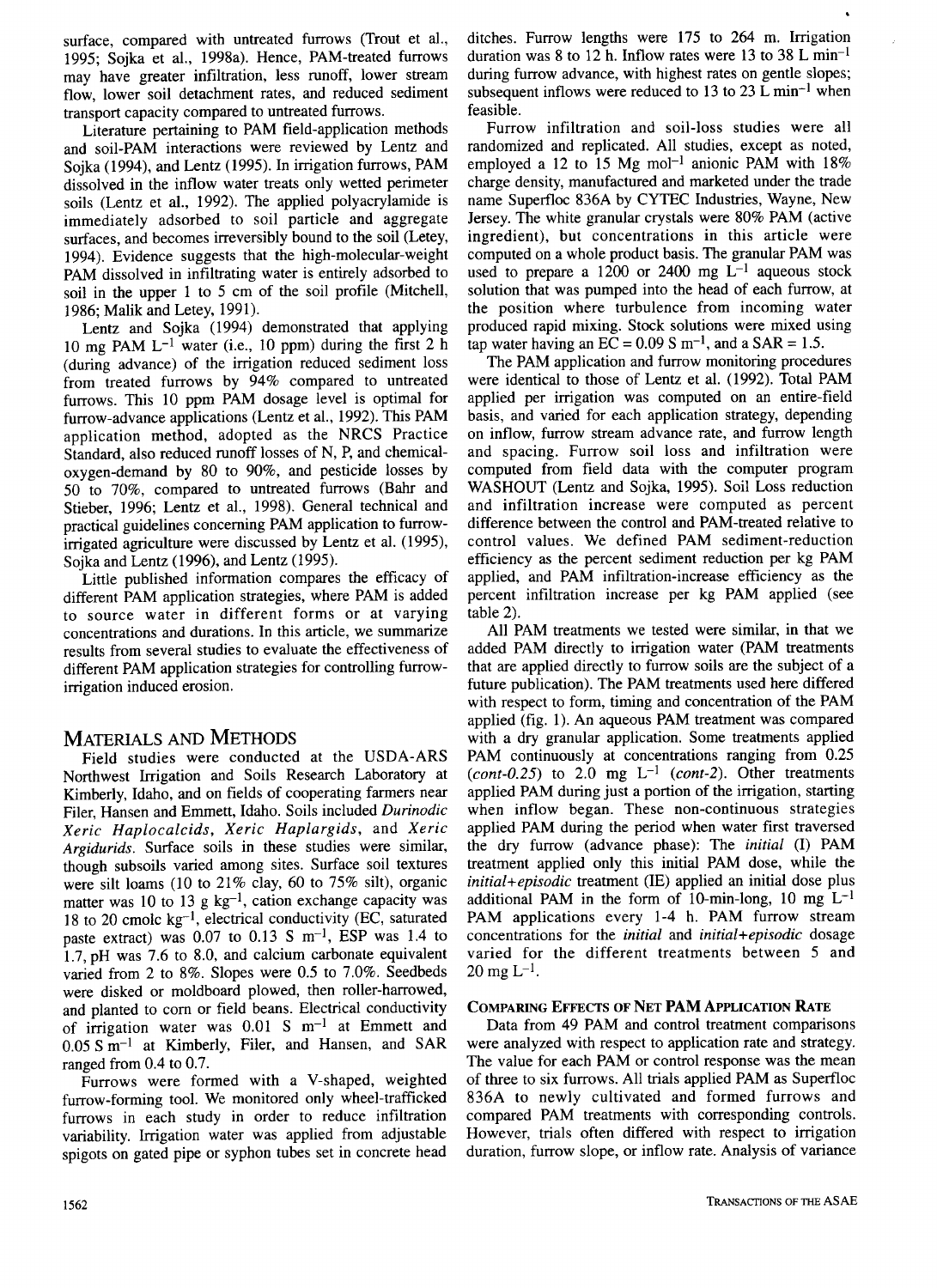| <b>Application</b> |      | <b>PAM Conc.</b>         |                                                                      |
|--------------------|------|--------------------------|----------------------------------------------------------------------|
| <b>Strategy</b>    | Code | -1<br>(mg <sub>L</sub> ) | <b>Application Duration</b>                                          |
| <b>Continuous</b>  | с    | $0.1 - 2$                |                                                                      |
| <b>Initial</b>     |      | $5 - 20$                 | <i>vanamana</i>                                                      |
| Initial + Episodic | IE   | $5 - 10$                 | <b>Advance Complete</b><br><b>End Irrigation</b><br>Start Irrigation |
|                    |      |                          | $ZZZZ$ = range of PAM application period                             |

**Figure 1–The PAM application strategies employed in various studies.**

was used to compare PAM application-rate groups. The sediment-loss data were also arranged in order of increasing mean outflow rate within the general PAM application strategy groups, *initial, initial+episodic,* and *continuous.*

#### **COMPARING STRATEGIES FOR PAM APPLICATION**

Specific continuous and noncontinuous PAM application techniques were evaluated in this experiment. Two treatments applied 10 mg  $L^{-1}$  PAM during the furrow advance only. One applied Superfloc 836A, *initial-* $10,386A$ , the other applied a 2.6 Mg mol<sup>-1</sup>, 100% charge density anionic PAM, *Initial-10B.* Also included was an *initial-5+episodic* treatment, where PAM was applied at 5 mg  $L^{-1}$  for the entire advance period, then followed by a series of intermittent PAM injections as described above. Two continuous PAM applications were also included: one applied  $0.25$  mg  $L^{-1}$ , *cont-0.25*; the other first treated the furrow advance with 10 mg  $L^{-1}$  PAM, then followed with a continuous  $0.25$  mg L<sup>-1</sup> PAM application, *initial-10+cont-0.25.* Slope of the study plot was 1.7%. The five treatments were applied over six irrigations to newly cultivated furrows and repeat-irrigated furrows, i.e., those that were previously irrigated but otherwise undisturbed prior to testing. The study included 10 treatments (5 PAM strategies  $\times$  2 furrow types) with 6 to 12 furrow replicates each. Analysis of variance and orthogonal comparisons were used to interpret experimental results. Application efficiencies were calculated for each application strategy.

#### CONTINUOUS PAM APPLICATIONS

Continuous PAM treatments were evaluated during several different irrigations. We compared the effect of different furrow-stream polymer concentrations on the continuous application's ability to decrease sediment loss and increase net infiltration in treated furrows. Furrow slope was 1.7%.

#### **ADDING PAM TO IRRIGATION WATER: DRY GRANULES VERSUS SOLUTION**

Solution PAM was made prior to the irrigation by dissolving dry PAM granules in water to form a liquid (not to be confused with the liquid emulsion form of PAM that includes an oil component). Instead of adding the predissolved PAM solution to furrow inflows during the irrigation, one can add PAM granules directly to water in the head ditch or gated pipe. These two methods were applied with three replications to both newly cultivated and repeat-irrigated furrows over five irrigations. Irrigation water was supplied to solution and granular PAM furrows using separate gated-pipe systems. The PAM solution was pumped into the furrow inflows as they spilled into the furrow from gated-pipe spigots. Turbulence at the injection point promoted rapid mixing of PAM solutions into the furrow stream. Because PAM granules first need to be dissolved in irrigation water, they were added to water in the supply pipe at a point 30 m upstream from the first irrigated furrows. Dry PAM granules were dropped from a metering device into the inflow-side of a Krause-K headcontrol-box's open top. Turbulence created by the K-box overfall, and subsequent passage of the treated water through the pipe, would help to dissolve and disperse the PAM granules in the flow before flows entered the furrows.

## RESULTS AND DISCUSSION **PAM APPLICATION RATE**

Total sediment loss from PAM-treated furrows was significantly less than that of the corresponding untreated furrows  $(P < 0.0001)$ . On average, sediment losses from furrows treated with less than  $0.12$  kg ha<sup>-1</sup> PAM were 47% of the controls, while  $0.12$  to  $0.7$  kg ha<sup>-1</sup> PAM reduced sediment losses by 70% (table 1). The best treatments applied greater than  $0.7 \text{ kg}$  ha<sup>-1</sup>, and reduced sediment losses by an average 93%. The standard deviations (SD) were notably larger for application rates  $< 0.7$  kg ha<sup>-1</sup> (table 1). Thus, the  $> 0.7$  kg ha<sup>-1</sup> PAM application rates consistently reduced furrow soil losses while treatment rates  $< 0.7$  kg ha<sup>-1</sup> had erratic results. The  $< 0.12$  kg ha<sup>-1</sup> applications produced no significant effect on net infiltration ( $P = 0.49$ ), though higher PAM applications increased net infiltration into treated furrows  $(P < 0.04)$ . The highest PAM applications ( $> 0.7$  kg ha<sup>-1</sup>) increased net infiltration by 20% over controls, but this increase was not statistically greater than that produced by the two mid-range PAM applications  $(P = 0.13, 0.16)$ . Treatment effects on net infiltration varied considerably, even when PAM application rates exceeded  $0.7$  kg ha<sup>-1</sup>. Such variation was expected, since even untreated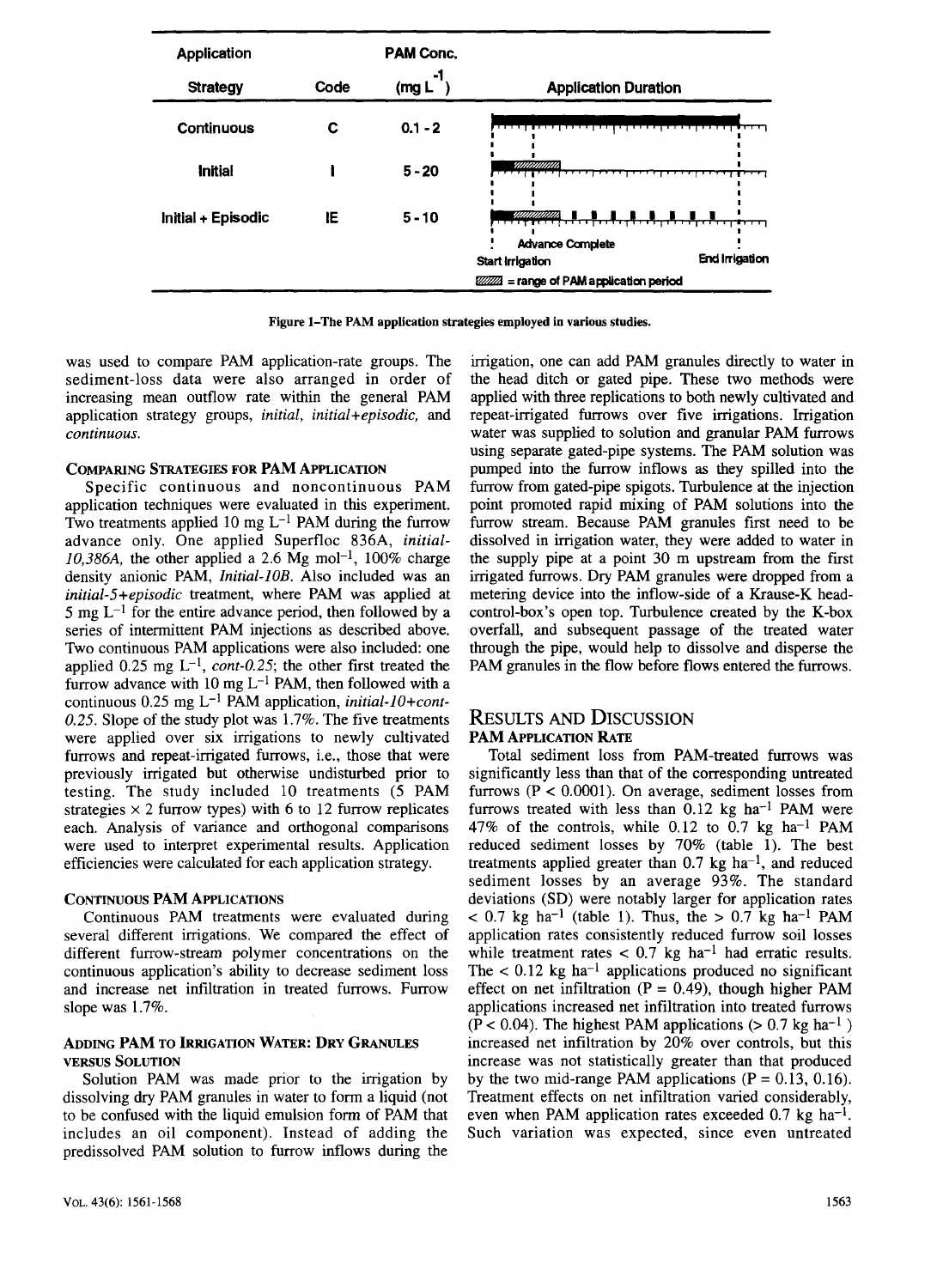**Table 1. The influence of different PAM application rates on net furrow sediment loss and infiltration per field application-rate range**

|                                      | PAM Field Application Rate (kg ha <sup>-1</sup> ) |                          |                    |                   |
|--------------------------------------|---------------------------------------------------|--------------------------|--------------------|-------------------|
| Parameter                            | $0 - 0.11$                                        | $0.12 - 0.3$ $0.3 - 0.7$ |                    | > 0.7             |
| Sediment Loss (Mg ha <sup>-1</sup> ) |                                                   |                          |                    |                   |
| Control                              | 0.55                                              | 1.18                     | 1.27               | 1.48              |
| PAM                                  | 0.28                                              | 0.60                     | 0.58               | 0.17              |
| Reduction due to PAM $(\%)^*$        | 47†a‡                                             | 72 <sub>th</sub>         | 69 <sub>th</sub>   | 93 <sub>tc</sub>  |
| SD of reduction§                     | 30                                                | 20                       | 27                 | 8                 |
| Net Infiltration (mm)                |                                                   |                          |                    |                   |
| Control                              | 24.7                                              | 29.3                     | 27.8               | 32.1              |
| PAM                                  | 26.3                                              | 32.0                     | 31.5               | 38.7              |
| Increase due to PAM $(\%)^*$         | 6а                                                | $11 \text{tab}$          | 12 <sup>†</sup> ab | 20 <sup>†</sup> b |
| SD of infiltration increase §        | 10                                                | 9                        | 17                 | 17                |
| Number of samples                    | 4                                                 | 9                        | 19                 | 19                |

\* Reduction = [100\*(Control Val - PAM Val)]/Control Val.

Increase = [100\*(PAM Val - Control Val)]/Control Val.

t Significance of Reduction or Increase mean, i.e., not equal to zero  $(P \le 0.05)$ .

Like letters indicate no significant differences between column values  $(P = 0.05)$ .

§ SD = standard deviation.

furrows show large inter-furrow variation in net infiltration (Trout and Mackey, 1988).

The effects of higher-rate PAM treatments on sediment loss and infiltration were similar to those observed

elsewhere (Lentz et al., 1992; Lentz and Sojka, 1994; Sojka, et al., 1998b).

#### **STREAM FLOW EFFECT ON PAM EFFICACY**

Individual PAM-Control comparisons shown for the three application-strategy categories in figure 2 were arranged in order of increasing mean outflow in PAM furrows. The initial and initial+episodic application strategies were most effective; both reduced furrow soil loss by 81%, while the continuous strategy reduced soil losses by an average 68%, compared to controls. Seasonal erosion losses are considered unacceptable when they exceed the soil loss tolerance, or T-factor (Soil Survey Staff, 1983), beyond which soil productivity will decline. Since T represents a seasonal soil loss value, it was converted to an equivalent value corresponding to furrow soil-loss from an initial single irrigation (Lentz and Sojka, 1994). Eighty-four percent of untreated furrow responses exceeded soil-loss tolerance for these soils, while only 16% of PAM-treated groups exceeded the tolerance level. Recall that not all PAM treatments in each application-strategy category were optimal in terms of total PAM applied. PAM's soil-loss control generally decreased with increasing PAM-furrow outflow (fig. 2), suggesting that PAM application rates can be reduced for irrigations that use lower furrow-stream flow rates.



**Figure 2-Total sediment loss from individual PAM-Control comparisons (including control and PAM-treated furrows) shown for three application-strategy categories and arranged in order of increasing mean outflow in PAM-treated furrows. Pairs result from treated irrigations on freshly cultivated furrows. Within pairs, parameters were identical, but PAM application strategy, irrigation duration, inflow rates, and furrow slope varied between pairs.**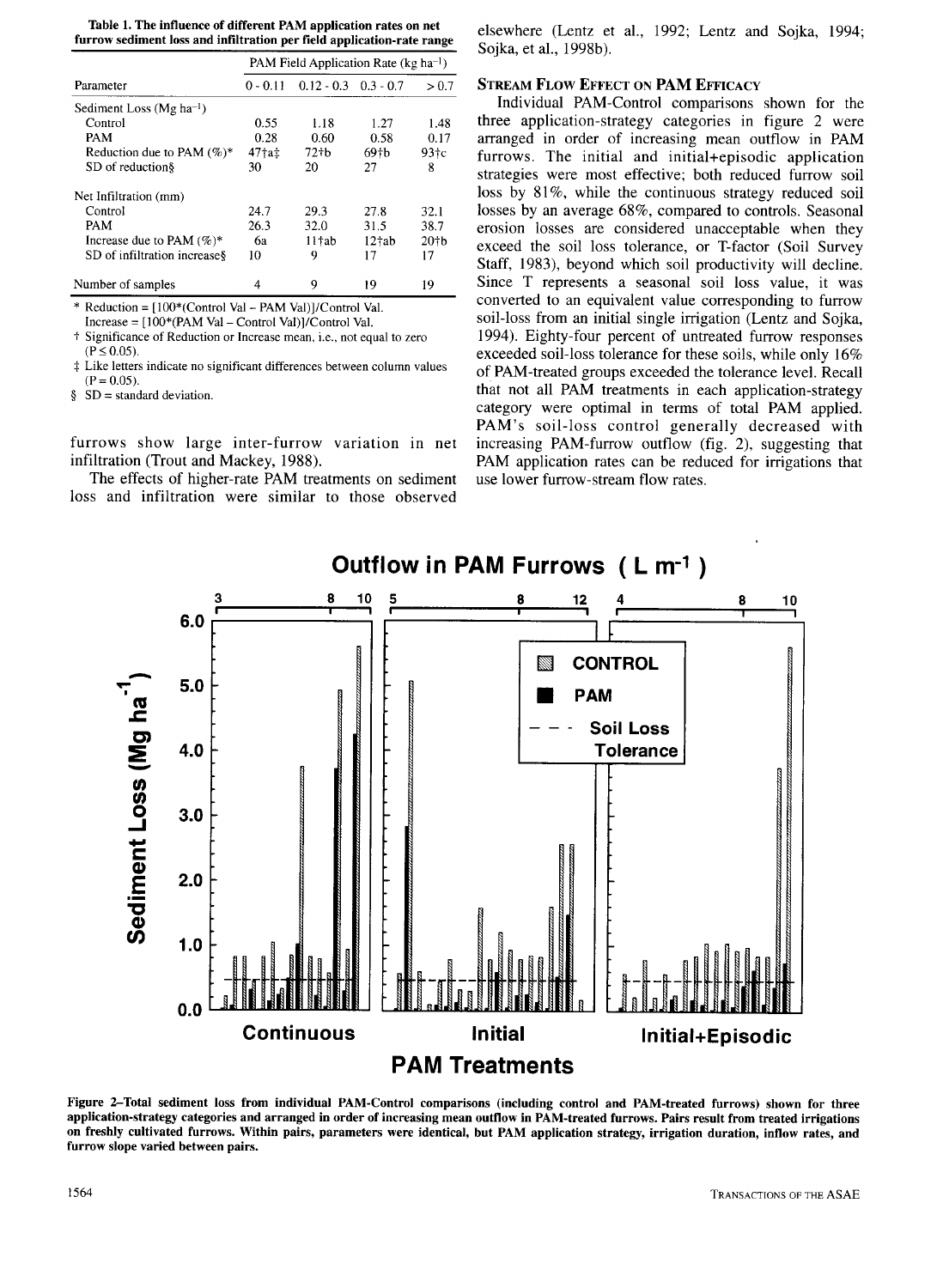Field responses to a given PAM application strategy varied among irrigations, especially at application rates less than  $0.7$  kg ha<sup>-1</sup>. While factors related to polymer, PAMapplication, field, irrigation, and irrigation water-quality characteristics may influence PAM efficacy, these probably varied less than site soil properties, which vary spatially within and between fields. Antecedent soil-water content, slope-length, and inflow water-quality factors may also influence PAM efficacy in irrigated furrows. (See later discussion.)

#### **PAM APPLICATION STRATEGIES**

Application treatment had a significant effect  $(P < 0.001)$ , but furrow-type (newly cultivated vs repeatirrigated) had no effect  $(P = 0.64)$  on sediment loss reduction. Therefore, data from both furrow-types were pooled for further analysis. Those strategies that treated the initial furrow advance with superfloc 386A, including *initial-10, initial-10+cont-0.25,* and *initial-5+episodic* produced similar sediment reductions. They reduced sediment loss by an average 92% relative to controls (table 2). The *cont-0.25* and *initial-10B* strategies produced only a 60% sediment reduction. The *cont-0.25* treatment could not protect the furrow from high soil loss that occurs early in an irrigation, i.e., the loss of loose and easily detached soil particles. Once these have been eroded from the furrow or flocculated in lower field reaches, the more stable soil remaining in the furrow bottom was better protected by the continuous low PAM application (Lentz and Sojka, 1994). The lower molecular-weight polymer *(initial-10B)* was significantly less effective than the higher molecular weight Superfloc 836A for erosion control. This confirms results reported by Lentz et al. (2000). The *initial-5+episodic* and *cont-0.25* treatments used the least polymer during irrigation applications. Remarkably, the *cont-0.25* application used four-fifths less PAM than the most successful treatments, yet attained two-thirds as much erosion control (table 2).

Both treatment and furrow type significantly affected infiltration increase responses ( $P < 0.001$ ). The polymerinduced infiltration increase for new furrows was  $\sim$ 21x that observed for repeat-irrigated furrows (table 3). Treatments that applied 5 to 10 mg  $L^{-1}$  superfloc 386A, *initial-10*, *initial-10+cont-0.25,* and *initial-5+episodic,* increased net infiltration for new furrows, but either had no effect or

**Table** 2. **Overall** efficacy of PAM application strategies for furrow erosion **control** and infiltration enhancement (PAM efficiency is given as the percent **sediment reduction or infiltration increase per kg PAM applied)**

|                                                      | Treatments Over All Irrigations |      |                                             |                  |            |  |  |
|------------------------------------------------------|---------------------------------|------|---------------------------------------------|------------------|------------|--|--|
| Treated-furrow Parameter                             | $I_{10}$ – 386A*                |      | IE <sub>5</sub> $I_{10}$ +C <sub>0.25</sub> | $I_{10} - B$     | $C_{0.25}$ |  |  |
| PAM application rate ( $kg \text{ ha}^{-1}$ )        | 0.7                             | 0.41 | 0.84                                        | 0.65             | 0.16       |  |  |
| Sediment loss reduction $(\%)$ <sup>+</sup>          | $92b \pm 8$                     | 87th | 96 <sub>th</sub>                            | 60 <sub>1a</sub> | 60‡a       |  |  |
| PAM sed. reduction eff. $(\% \ \text{kg}^{-1})$      | 129                             | 201  | 118                                         | 179              | 470        |  |  |
| Infiltration increase $(\%)\dagger$                  | 7а§                             | 4a   | 13±a                                        | 18 <sub>1a</sub> | 7a         |  |  |
| PAM infilt. increase effic. $(\%$ kg <sup>-1</sup> ) | 11                              | 10   | 14                                          | 60               | 67         |  |  |

 $\overline{\text{I}_{10}$ -386A = 10 mg L<sup>-1</sup> PAM during furrow adv.

|            | $L_1$ $\sim$ - $500$ $\sim$ $ 10$ $\mu$ g $\sim$ $ 1$ $\sim$ $\mu$ $\mu$ $\mu$ $\mu$ $\mu$ $\mu$ $\mu$ $\mu$ $\mu$ $\mu$ $\mu$ |
|------------|--------------------------------------------------------------------------------------------------------------------------------|
| $IE_{\le}$ | $=$ 5 mg L <sup>-1</sup> PAM during furrow adv., plus brief episodic applic.                                                   |
|            | $I_{10}$ +C <sub>0.25</sub> = 10 mg L <sup>-1</sup> PAM during furrow adv. followed by continuous                              |
|            | $0.25$ mg L <sup>-1</sup> PAM.                                                                                                 |

0.25 mg L<sup>-1</sup> PAM.<br> $I_{10}$ -B = 10 mg L<sup>-1</sup> 100% anionic, 2.6 Mg mol<sup>-1</sup> polymer during furrow adv

 $C_{0.25}$  = continuous 0.25 mg L<sup>-1</sup> PAM.<br>† Reduction = [100\*(Control Val - PAM Val)]/Control Val.

Increase =  $[100*(PAM Val - Control Val)]/Control Val$ 

Significance of Reduction or Increase mean, i.e., not equal to zero ( $P \le 0.05$ ).

§ Like lower-case letters indicate no significant differences between column values  $(P = 0.05)$ .

decreased net infiltration in repeat-irrigated furrows, relative to control values. This effect was also observed by Sojka et al. (1998b). The effect of low molecular-weight polymer *(initial-10B)* on infiltration increase was more consistent across all irrigations than superfloc 386A *(initial-10).* For repeat furrows, *initial-JOB* increased infiltration over *initial-10* (table 3), corroborating observations reported by Lentz et al. (2000). The overall infiltration increase from the continuous low concentration treatment, *cont-0.25,* was not significant.

# COMPARING CONTINUOUS PAM APPLICATIONS

The *cont-0.25* PAM application produced highly variable erosion control (fig. 3). Sediment loss reduction ranged from 25 to 90%. PAM performance generally increased and became more consistent with increased furrow stream polymer concentration from 0.25 to 2.0 mg  $L^{-1}$ . However, even the *cont-1.0* treatment occasionally performed poorly. Under particularly erosive conditions, the low furrow-stream PAM concentrations used in continuous treatments may not adequately protect furrows. Net infiltration gains increased with continuoustreatment concentrations up to 1.0 mg  $L^{-1}$ , appeared to peak at a concentration value between 1 and 2 mg  $L^{-1}$ , then declined (fig. 4). The curve fitted to the data in

| Table 3. Efficacy of various PAM application strategies for infiltration enhancement |  |
|--------------------------------------------------------------------------------------|--|
| (PAM efficiency is given in as the percent infiltration increase per kg PAM applied) |  |

|                                                                                 | New Furrows     |               |                             |              | New          | Repeat Irrigated Furrows |                |                     |                             | Repeat      |                                      |      |
|---------------------------------------------------------------------------------|-----------------|---------------|-----------------------------|--------------|--------------|--------------------------|----------------|---------------------|-----------------------------|-------------|--------------------------------------|------|
| Treated-furrow Parameter                                                        | $I_{10}$ -386A* | IE,           | $I_{10}$ +C <sub>0.25</sub> | $I_{10}$ –B  | $C_{0.25}$   | Mean                     | $I_{10}$ -386A | IE,                 | $I_{10}$ +C <sub>0.25</sub> | $I_{10}$ -B | $C_{0.25}$                           | Mean |
| PAM applic. rate (kg ha <sup>-1</sup> )<br>Infiltration increase $(\% )\dagger$ | 0.7<br>25‡‡d§   | 0.4<br>20‡‡cd | 0.9<br>29±±d                | 0.6<br>22±±d | 0.2<br>9±the | 0.56<br>21B              | 0.7<br>$-10a$  | 0.43<br>$-11 \pm a$ | 0.77<br>$-2.7ab$            | 0.7         | 0.11<br>14 $\pm$ ted 5.7abc $-0.8$ A | 0.54 |
| PAM infiltration<br>Increase efficiency (% $kg^{-1}$ )                          | 36              | 44            | 32                          | 99           | 81           | 58                       | $-14$          | $-25$               | -33                         |             | 53                                   |      |

 $I_{10}$  -386A = 10 mg L<sup>-1</sup> PAM during furrow adv.

 $1E_5$  = 5 mg L<sup>-1</sup> PAM during furrow adv., plus brief episodic applic.

 $I_{10}$ +C<sub>0.25</sub> = 10 mg L<sup>-1</sup> PAM during furrow adv. followed by continuous 0.25 mg L<sup>-1</sup> PAM.<br> $I_{10}$ -B = 10 mg L<sup>-1</sup> 100% anionic, 2.6 Mg mol<sup>-1</sup> polymer during furrow adv.

 $I_{10}$ -B<sup>orrec</sup> = 10 mg L<sup>-1</sup> 100% anionic , 2.6 Mg mol<sup>-1</sup> polymer during furrow adv.<br>C<sub>0.25</sub> = continuous 0.25 mg L<sup>-1</sup> PAM.

 $=$  continuous 0.25 mg L<sup>-1</sup> PAM.

 $Reduction = [100*(Control Val - PAM Val)]/Control Val.$ 

 $Increase = [100*(PAM Val - Control Val)]/Control Val.$ 

 $\ddagger$ ;  $\ddagger$ ,  $\ddagger$  Significance of Reduction or Increase mean, i.e., not equal to zero (P  $\leq$  0.05);  $\ddagger$  (P  $\leq$  0.1).

Like lower-case letters indicate no significant differences between column values ( $P = 0.05$ ); Like upper-case letters indicate no significant differences between furrow-type averages  $(P = 0.05)$ .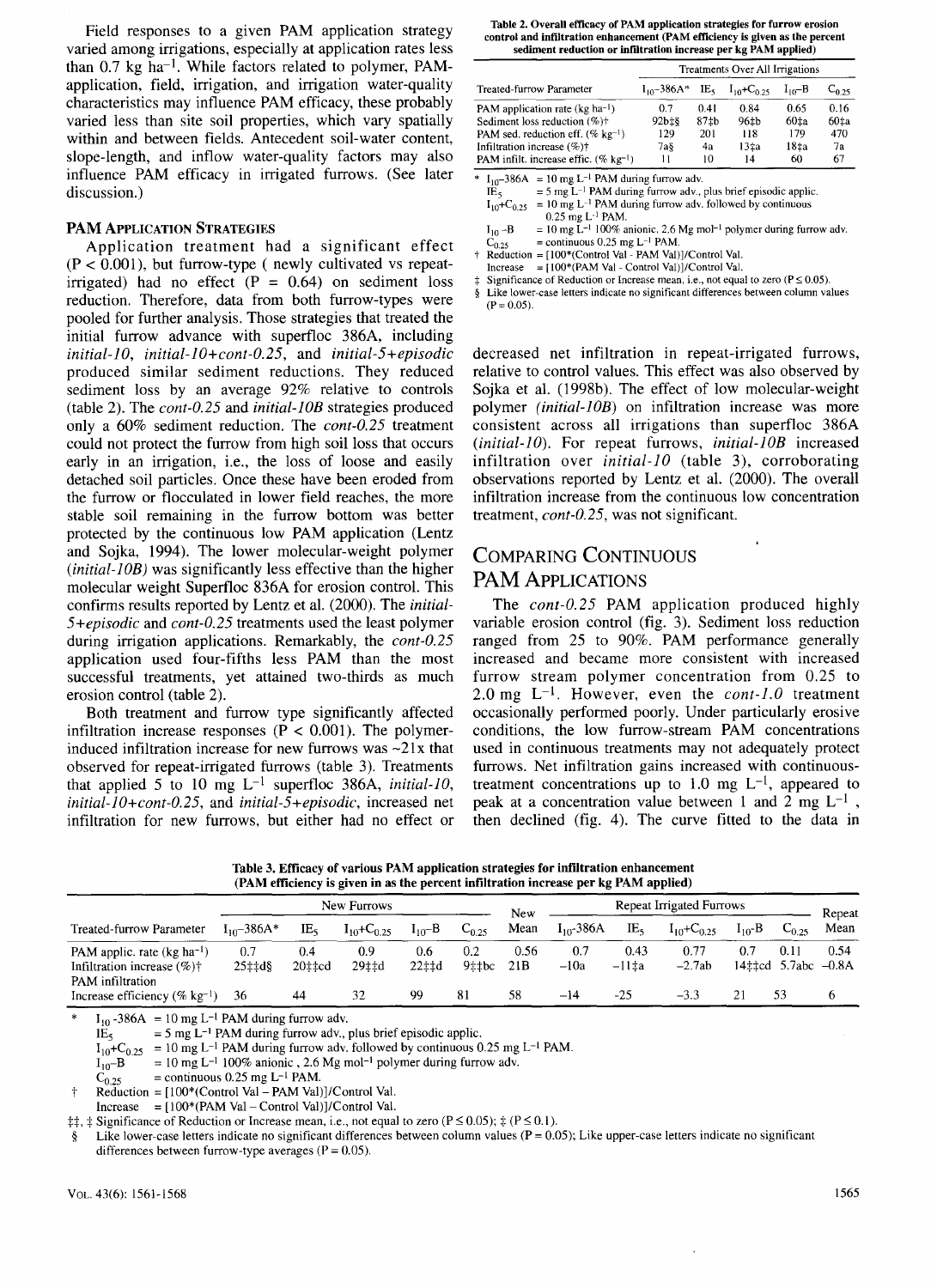

**Figure 3—Influence of concentration on sediment-loss reduction obtained using continuous PAM applications.**



**Figure 4—Influence of concentration on net Infiltration increase obtained using continuous PAM applications.**

figure 4 shows a peak at 1.5 mg  $L^{-1}$  PAM concentration. We have no direct evidence specifying this peak placement. However, the relatively large variability present at 1 mg  $L^{-1}$  PAM concentration value suggests that the optimal or peak rate had yet been attained, and the simplest assumption is that the peak was at the midpoint between 1 and  $2 \text{ mg } L^{-1}$  values The increasing PAM concentrations better stabilized soil aggregates, inhibited their breakdown and dispersion, and lead to the formation of more permeable depositional seals. The declining infiltration gain observed at higher PAM concentrations may have been caused by the increased viscosity of infiltrating PAM and water solution (Malik and Letey, 1992).

On these soils, the continuous application concentration that provided the greatest erosion control and largest net infiltration increase on newly cultivated furrows was 1.0 to 2.0 mg L<sup>-1</sup>. However, net PAM use was 0.89 kg ha<sup>-1</sup> for *cont-1.0* and 1.42 for *cont-2.0* treatments, as much or more than that used by the *initial-10* strategy, 0.99 kg ha<sup>-1</sup>, or the  $initial-5+episodic, 0.65 kg ha<sup>-1</sup>. It is possible that a cont-$ *2.0* or *initial-5+episodic* application may be more effective than an *initial-10* under circumstances in which flow shear is relatively high, e.g., steeper slopes or higher flow rates, but total PAM applied may exceed that of the *initial-10* treatment, depending on furrow advance and irrigation length.

| Parameter | <b>PAM</b> Treatment |       |             |       |  |  |  |  |  |
|-----------|----------------------|-------|-------------|-------|--|--|--|--|--|
|           | Solution<br>Mean     | $SD*$ | Dry<br>Mean | $SD*$ |  |  |  |  |  |
| Mean      | 91.5                 | 3.0   | 84.3        | 9.7   |  |  |  |  |  |

 $SD = standard deviation$ .

#### **DRY PAM VERSUS SOLUTION PAM**

Both solution- and dry-PAM application treatments significantly decreased season-long furrow sediment loss (table 4). The average seasonal soil-loss reduction was 84% for the dry-PAM application and 92% for the PAM solution treatment, but the difference between treatments was not significant ( $P = 0.27$ ). Dry PAM granules applied to the gated-pipe water stream did not completely hydrate and disperse. At season's end, partially hydrated slimy masses of PAM were discovered in the gated supply pipe, indicating an incomplete use of the applied PAM.

#### **FIELD APPLICATION CONSIDERATIONS**

The effectiveness of a PAM treatment in a given field can be influenced by several factors (Lentz et al., 1995). This is a topic of on going research, however, some better understood factors will be considered briefly. While a significant proportion of the PAM application evaluations were done on *Portneuf* soils, experience has shown that PAM is equally or nearly equally effective on many different soil types throughout the western U.S. and internationally.

The optimal application must achieve the target PAM solution concentration in the furrow stream. However, except in extreme conditions, performance declines are relatively small if dissolved PAM concentration falls below  $10 \text{ mg } L^{-1}$ . It is more critical to achieve furrow stream target concentrations when using applications that add less than  $5 \text{ mg } L^{-1}$  PAM. Dry PAM should be dispensed accurately and slowly into turbulent irrigation water flows to attain proper dissolution and ensure that the target PAM concentration is present in the first irrigation water entering the furrows (Lentz et al., 1995; Sojka and Lentz, 1996).

PAM effectiveness can decline somewhat under field conditions that promote unusually high erosion potentials, even if irrigation inflows remain constant (Lentz et al., 2001). A sediment loss reduction of 90 to 95%, relative to controls, often results from an *Initial-10* PAM application. However, if conditions permit atypically high erosion in control furrows, the PAM-treated furrows may show just an 80 to 85% reduction. Hence, some variability in PAM efficacy can be expected on the same field over time. And since conditions on different fields can vary, small differences in PAM efficacies among fields can be expected, even if the soils are identical. Therefore, factors that decrease soil aggregate stability and increase soil erodibility, or those that decrease infiltration and increase furrow stream flow-rate and velocity may, to some extent, reduce PAM efficacy. Soil factors such as antecedent water content, exchangeable sodium percentage, electrical conductivity, clay content, furrow slope, and winter climatic conditions are a few parameters that can influence furrow erosion potential.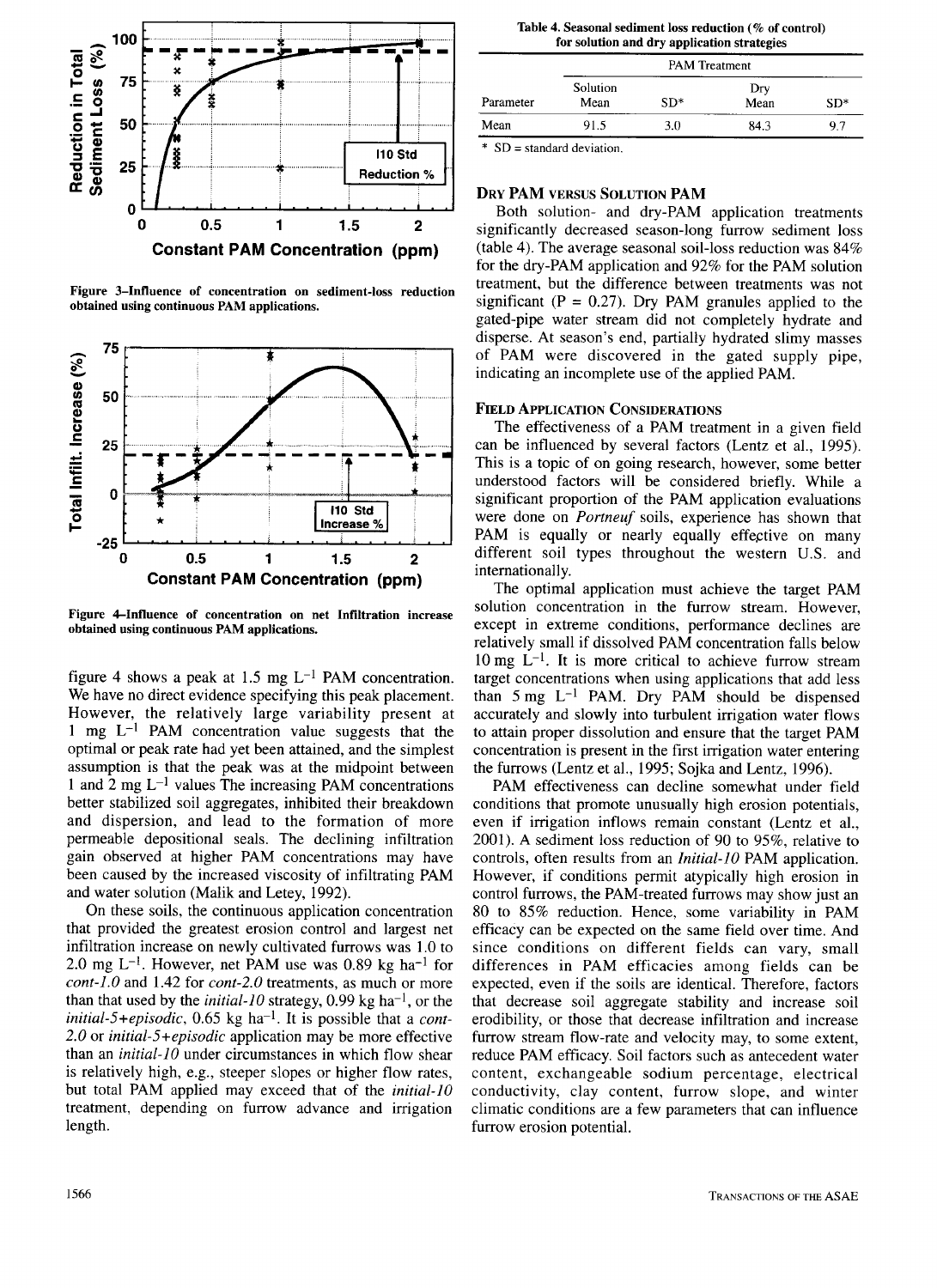Irrigation water quality can alter the nature of PAM-soil interactions at the molecular level and affect PAM's field efficacy (Lentz et al., 2000). The near absence of divalent cation concentrations in irrigation water reduces the availability of bridging ions and inhibits polymer-soil binding, while high cation concentrations cause the solvated PAM molecules to contract (Tam and Tiu, 1993) and decreases their erosion control efficacy (Lentz et al., 2000). Lentz and Sojka (1996) showed that increasing irrigation-water SAR from 0.7 to 9, decreased PAM's infiltration enhancement effect, apparently by increasing dispersion. PAM application concentration may have to be increased slightly where these water quality conditions are present or when erosion potentials are very high.

### **CONCLUSIONS**

Previous work has shown that PAM is an excellent soil erosion deterrent, is a cost effective and safe technology when dissolved in furrow irrigation water at the rates employed in this and other studies, and greatly reduces sediment, nutrient, and chemical loading in agricultural runoff. We evaluated different strategies for adding PAM to irrigation water to determine which better reduced erosion or increased net infiltration in newly cultivated furrows. The PAM employed was a moderate-charge-density (18% hydrolysis) anionic form with a molecular weight of 12 to  $15 \text{ Mg} \text{ mol}^{-1}$ . This is one of the most common formulations in commercial use for irrigation-induced erosion control. When applied at rates greater than  $0.7$  kg ha<sup>-1</sup>, PAM-treated irrigation water reduced furrow soil loss by 93% (73 to 99.5%) and increased infiltration by 20%. Effects were more variable when application rates fell below  $0.7$  kg ha<sup>-1</sup>, with soil-loss reduction averaging 70%. PAM reduced soil erosion losses well below soilloss-tolerance limits.

Several PAM application strategies for adding PAM to furrow irrigation source water were compared:

*Initial-10* applied 10 mg  $L^{-1}$  PAM only during furrow advance, applied as a solution or dry granules.

- *Initial-5+episodic* applied 5 mg L-I PAM during furrow advance, followed by episodic PAM pulses, commonly 10 mg  $L^{-1}$  PAM applied for 10 min every 2 h.
- *Cont-X* applied PAM continuously in the furrow stream at concentrations of 0.25 to 2 mg  $L^{-1}$ .

Addition of a predissolved PAM solution to irrigation water was compared with an alternative approach which added dry granular PAM. The order of treatment strategy effectiveness for erosion control was:

$$
initial-10(soln) = initial-10(dry) = initial-5+episodic
$$
  
= cont-1.5 > cont-(0.25 to 1.0) (1)

The order of effectiveness for net infiltration increase for newly cultivate furrows was:

$$
cont-1.5 > initial-10(sol'n) > cont-0.25
$$
 (2)

Effectiveness for net infiltration increase for repeatirrigated furrows was:

Of treatments giving the best erosion control, the order with respect to PAM-use efficiency was:

$$
initial-5+episodic > initial-10 > cont-1.5
$$
 (4)

**ACKNOWLEDGMENTS.** This work was supported in part by a grant from CYTEC Industries, through a Cooperative Research and Development Agreement (contract 58-3K95- 4-216). The authors wish to thank Jim Foerster and Ronald Peckenpaugh for their invaluable technical assistance, and Alan Heck, Michelle Garrison, and Renee Southwick for their excellent field and laboratory support.

# **REFERENCES**

- Bahr, G. L., and T. D. Stieber. 1996. Reduction of nutrient and pesticide losses through the application of polyacrylamide in surface irrigated crops. In *Managing Irrigation-Induced Erosion and Infiltration with Polyacrylamide* (Proc. Workshop, Twin Falls, Idaho. 6-8 May, Misc. Publ. No 101-96), eds. R. E. Sojka, and R. D. Lentz, 41-48. Moscow, Idaho: University of Idaho.
- Barvenik, F. W. 1994. Polyacrylamide characteristics related to soil applications. *Soil. Sci.* 158: 235-243.
- Kay-Shoemake, J. L., M. E. Watwood, R. D. Lentz, and R. E. Sojka. 1998. Polyacrylamide as an organic nitrogen source for soil microorganisms with potential impact on inorganic soil nitrogen in agricultural soil. *Soil Biol. Biochem.* 30: 1045-1052.
- Lentz, R. D. 1995. Irrigation (agriculture): Use of water-soluble polyacrylamide to control furrow-irrigation induced erosion. In *McGraw-Hill Yearbook of Science & Technology-1996,* ed. S. P. Parker, 163-165. New York: McGraw-Hill, Inc.
- Lentz, R. D., and R. E. Sojka. 1994. Field results using polyacrylamide to manage furrow erosion and infiltration. *Soil. Sci.* 158: 274-282.
- Lentz, R. D., and R. E. Sojka. 1995. Monitoring software for pollutant components in furrow irrigation runoff. In *Proc. Computer Applications in Water Management Workshop,* eds. L. Ahuja, J. Leppert, K. Rojas, and E. Seely, 123-127. Fort Collins, Colo.: Colorado State University.
- 1996. Five-year research summary using PAM in furrow irrigation. In *Managing Irrigation-Induced Erosion and Infiltration with Polyacrylamide. Proc.,* eds. R. E. Sojka, and R. D. Lentz, 20-27. Moscow, Idaho: University of Idaho.
- Lentz, R. D., I. Shainberg, R. E. Sojka, and D. L. Carter. 1992. Preventing irrigation furrow erosion with small applications of polymers. *Soil Sci. Soc. Am. J.* 56: 1926-1932.
- Lentz, R. D., R. E. Sojka, and B. E. Mackey. 2001. Fate and efficacy of polyacrylamide applied in furrow irrigation. *J. Environ. Quality* (Submitted).
- Lentz, R. D., R. E. Sojka, and C. W. Robbins. 1998. Reducing phosphorus losses from surface-irrigated fields: Emerging polyacrylamide technology. *J. Environ. Quality* 27: 305-312.
- Lentz, R. D., R. E. Sojka, and C. W. Ross. 2000. Polyacrylamide charge and molecular weight effects on sediment loss and infiltration in treated irrigation furrows. *Intern. J. Sed. Res.* 15: 17-30.
- Lentz, R. D., T. D. Stieber, and R. E. Sojka. 1995. Applying polyacrylamide (pam) to reduce erosion and increase infiltration under furrow irrigation. In *Proc. Winter Commodity Schools* Vol. 27-1995, eds. L. D. Robertson, P. Nolte, B. Vodraska, B. King, T. Tindall, J. Romanko, and J. Gallian, 79- 92. Moscow, Idaho: University of Idaho.
- Letey, J. 1994. Adsorption and desorption of polymers on soil. *Soil. Sci.* 158: 244-248.